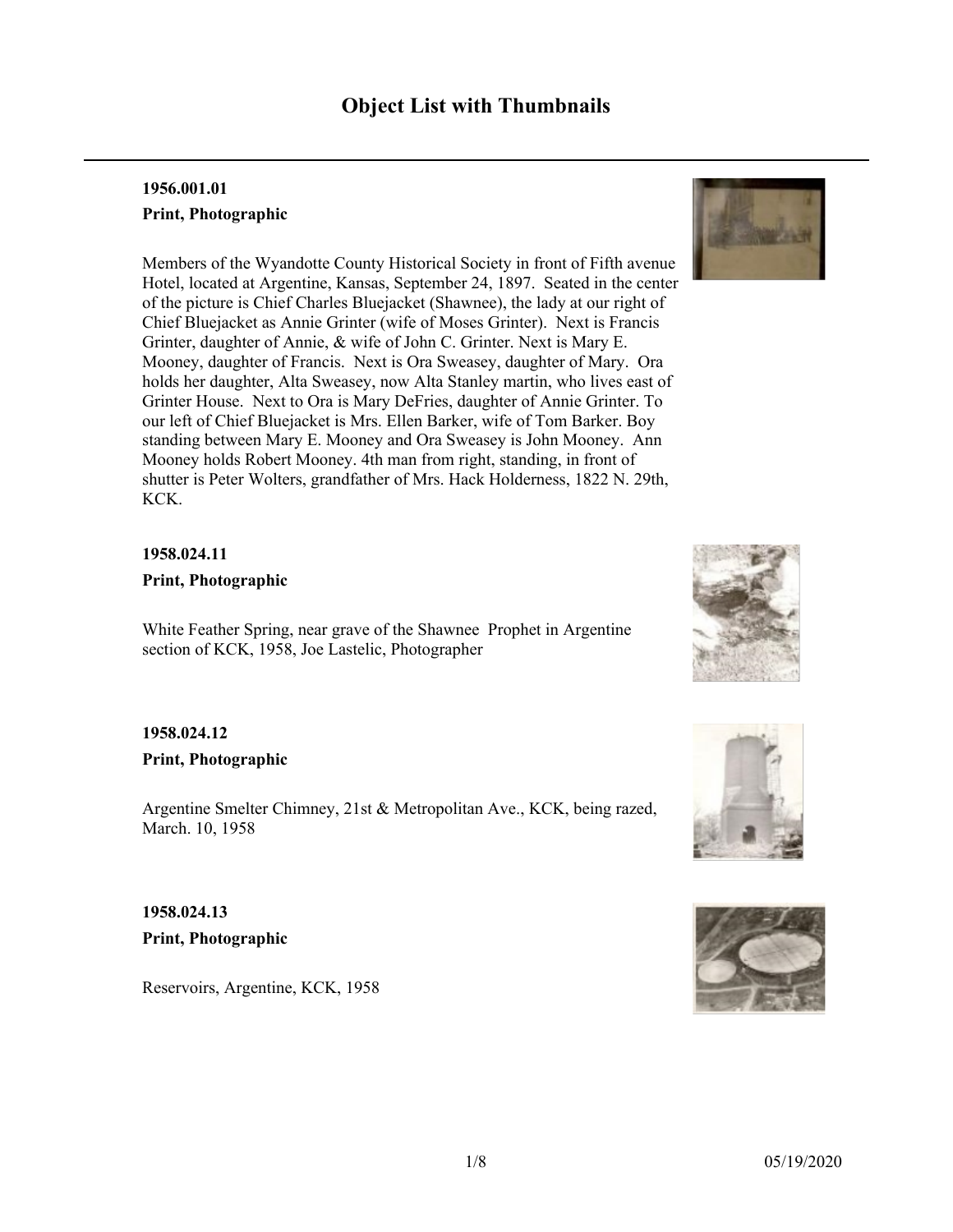#### *Object List with Thumbnails (continued)*

### **1961.014.05 Print, Photographic**

Winning float, 1960 Argentine Parade

**1961.086.04 Print, Photographic**

Float of The Record on fire Argentine Parade 1961

**1962.062.01 Print, Photographic**

Grading for Argentine Heights Project, KCK

**1965.032.09 Print, Photographic**

W.E.Conley, left, and Grant Harrington, at White Feather Spring, Argentine section, KCK, 1930

**1965.032.11 Print, Photographic**

Parish House-27th & Metropolitan Ave., Argentine, KS, Sept, 15, 1922









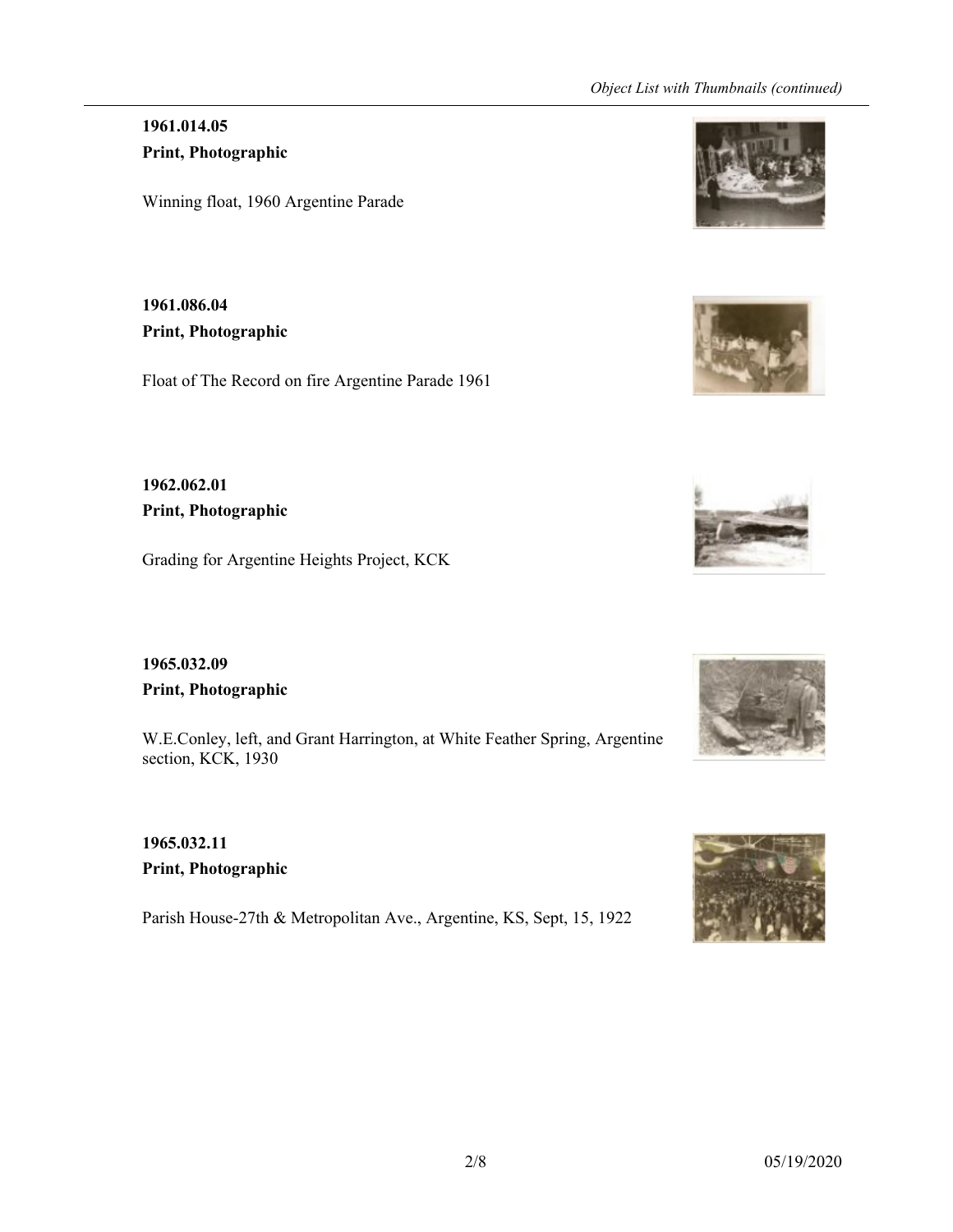## **1965.032.22 Print, Photographic**

President Franklin B. Roosevelt and wife, Eleanor in car before Wyandotte County Courthouse on a re-Elections campaign stop, 1936. at right, Kansas Senator George McGill, Demo., others are secret service men, In one view FDR is looking at book of pictures of local US Relief projects, photos furnished to local committee by Don Ballou, who took this picture, about 50,000 saw the President and wife as they toured city, detraining and entraining from Argentine RR Station.

**1967.092.11 Print, Photographic**

Ben Hur Lodge, Argentine

**1982.005.20 Print, Photographic**

Kansas City Structural Steel plant, Argentine

**1982.005.49 Print, Photographic**

Argentine hilltop Easter sunrise service, south 26th Street

**1982.005.74 Print, Photographic**

Sinclair Refinery, Argentine







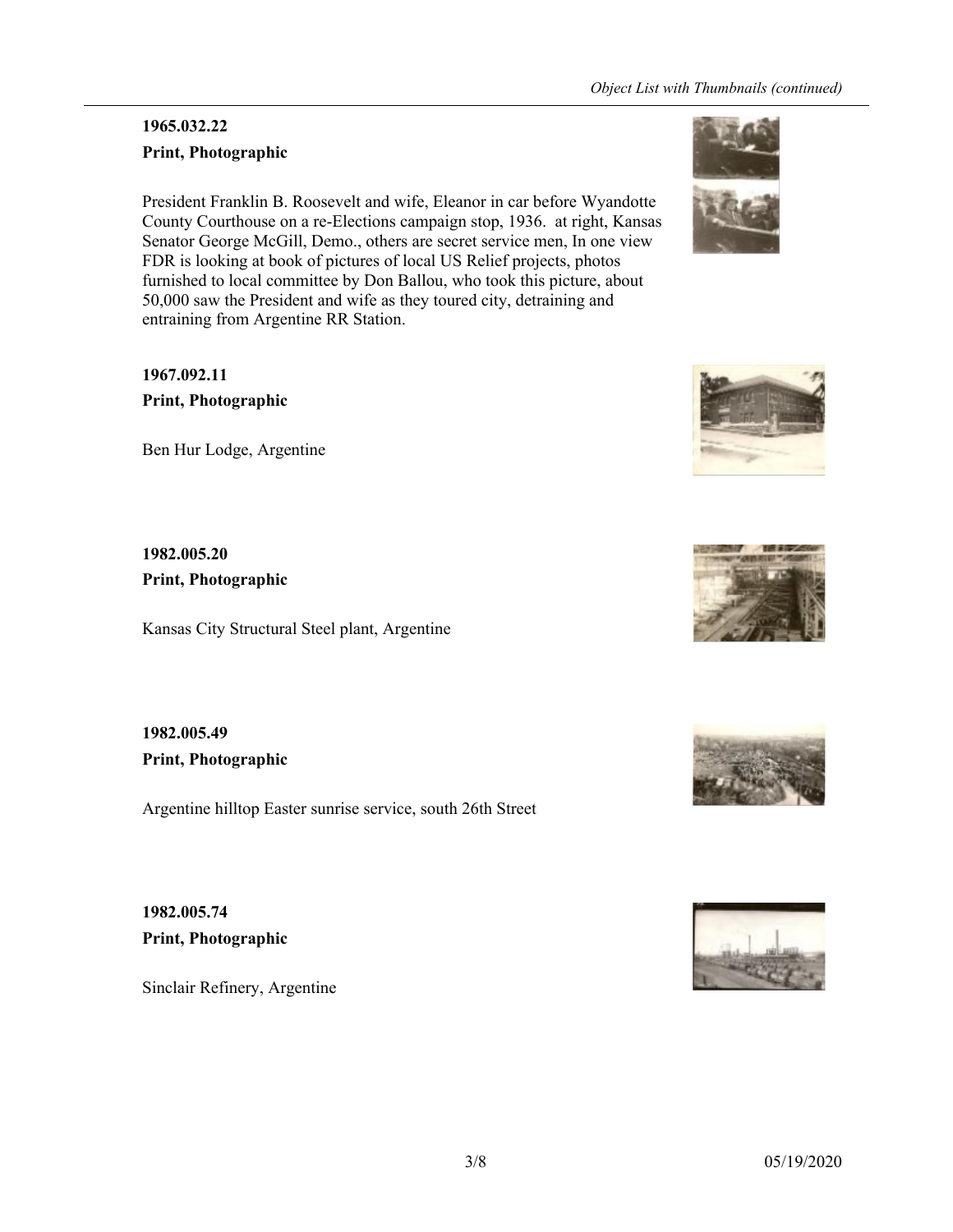### **1982.005.81 Print, Photographic**

Building the Argentine Parish House

**1982.005.91 Print, Photographic**

Bluejacket at Argentine

**1982.005.127 Print, Photographic**

Argentine hilltop Easter sunrise services

**1982.005.143 Print, Photographic**

City Hall, Argentine

**1982.005.185 Print, Photographic**

Kansas City Structural Steel, Argentine









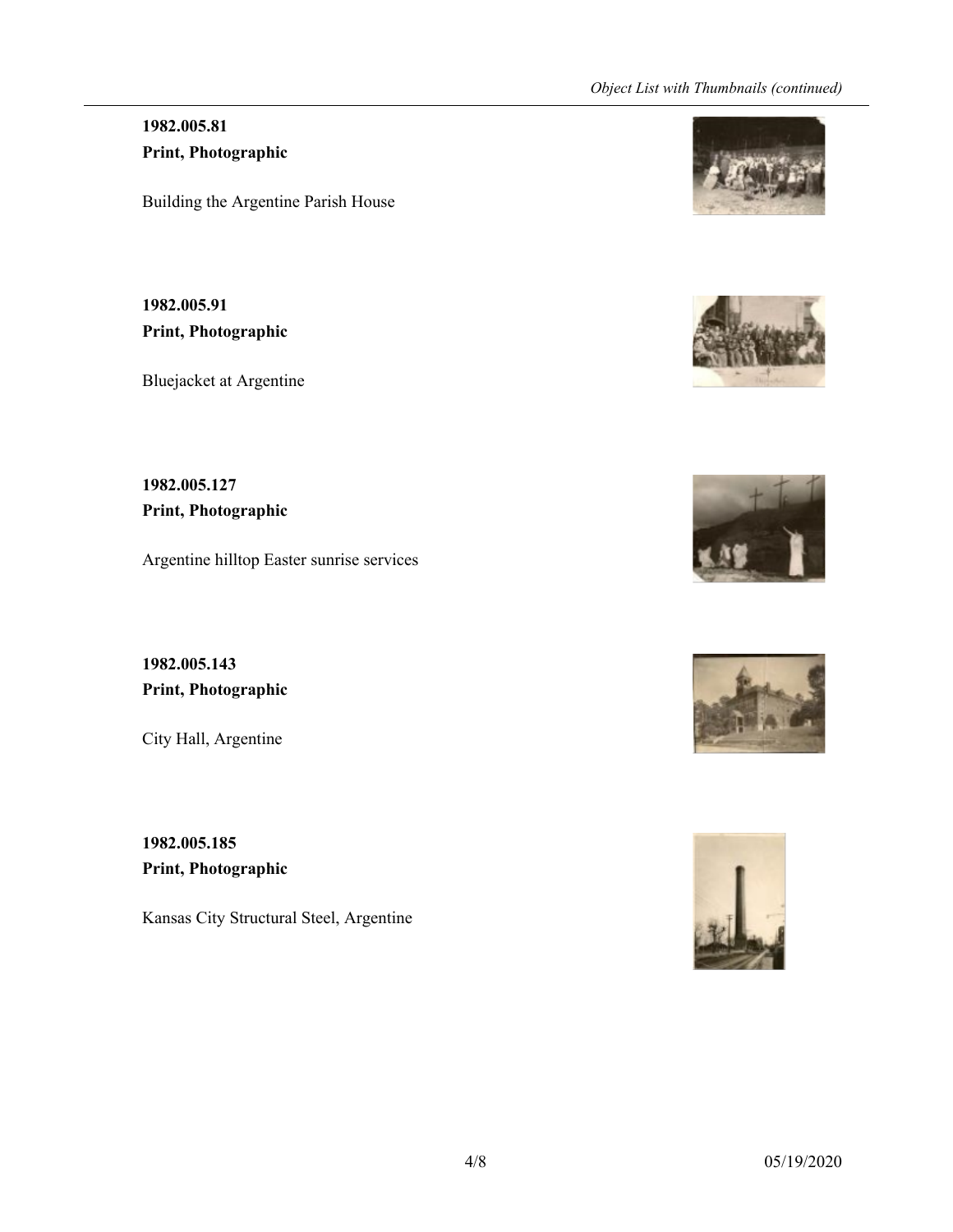#### *Object List with Thumbnails (continued)*

#### **1982.005.232 Print, Photographic**

Kaw River at Argentine, 1951 flood

**1982.005.826 Print, Photographic**

Santa Fe Argentine Station

**1982.005.1084 Print, Photographic**

Argentine High School dedication

**1982.005.1172 Print, Photographic**

Old Southern bridge, Argentine

**1982.005.1182 Print, Photographic**

Old Southern bridge, Argentine









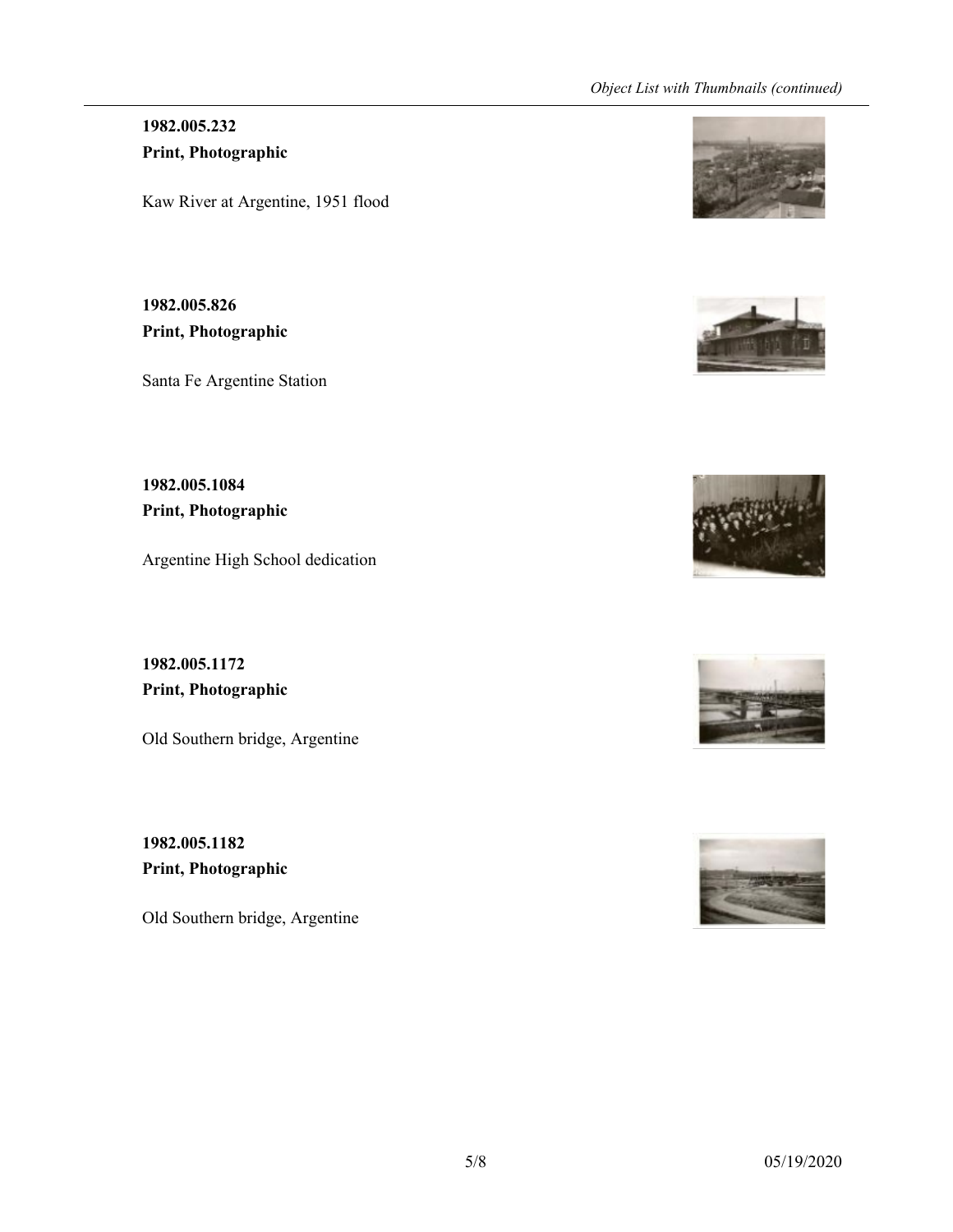## **1982.005.1721 Print, Photographic**

Gas and Oil Tanks in Argentine

**1982.005.1777 Print, Photographic**

Carnegie Library, Argentine

**1982.005.2164 Print, Photographic**

26th Street, Argentine

**1982.005.2234 Print, Photographic**

Argentine Steel Plant & Santa Fe Roundhouse

**1983.020.62 Print, Photographic**

Argentine









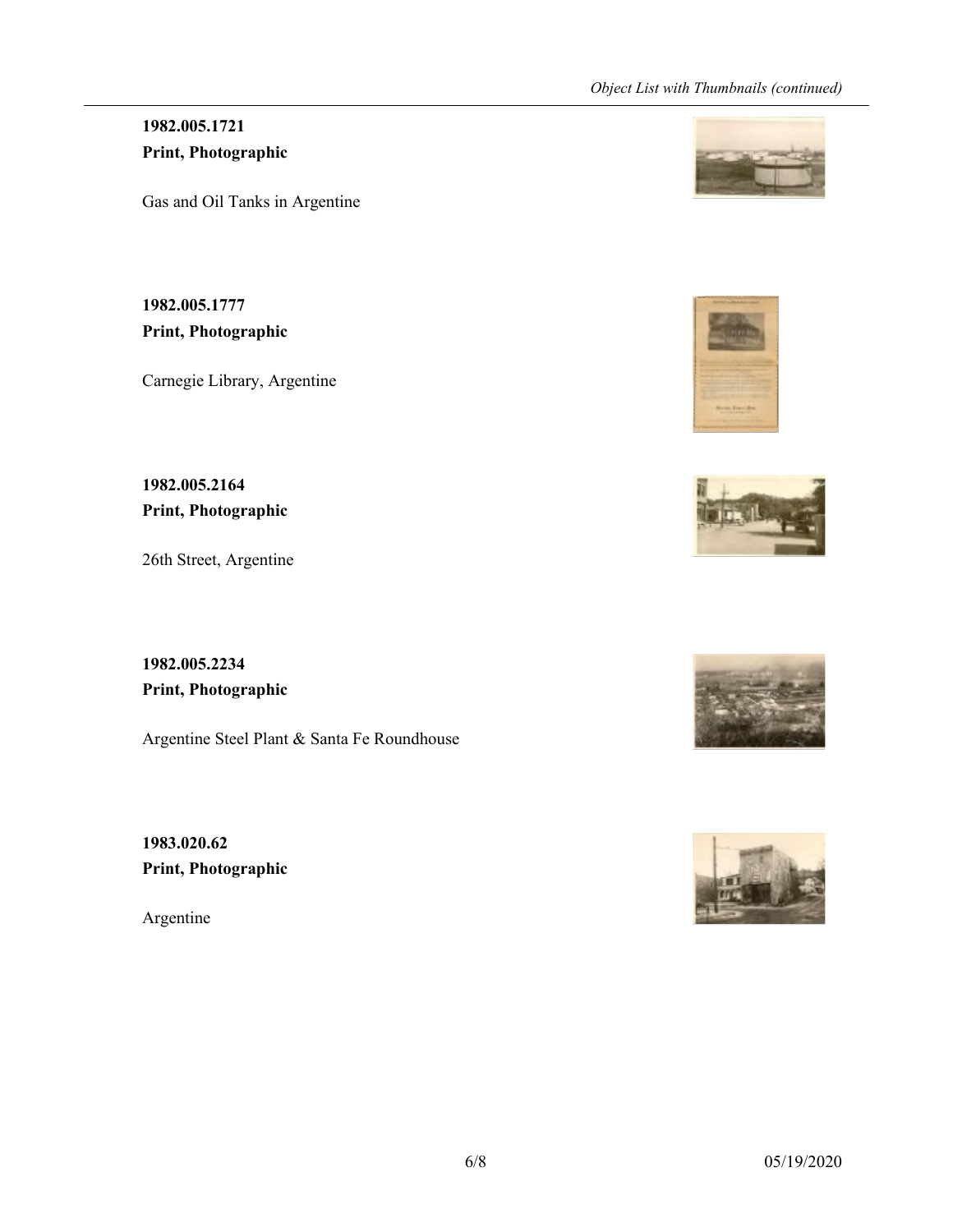#### *Object List with Thumbnails (continued)*

## **1983.043.41 Print, Photographic**

Argentine, 1951 flood

**1986.035.26 Print, Photographic**

Argentine school building

**1986.059.03 Print, Photographic**

Argentine City Hall

**1988.044.05 Print, Photographic**

Group at Argentine Police Department

**1989.006.77 Print, Photographic**

Argentine